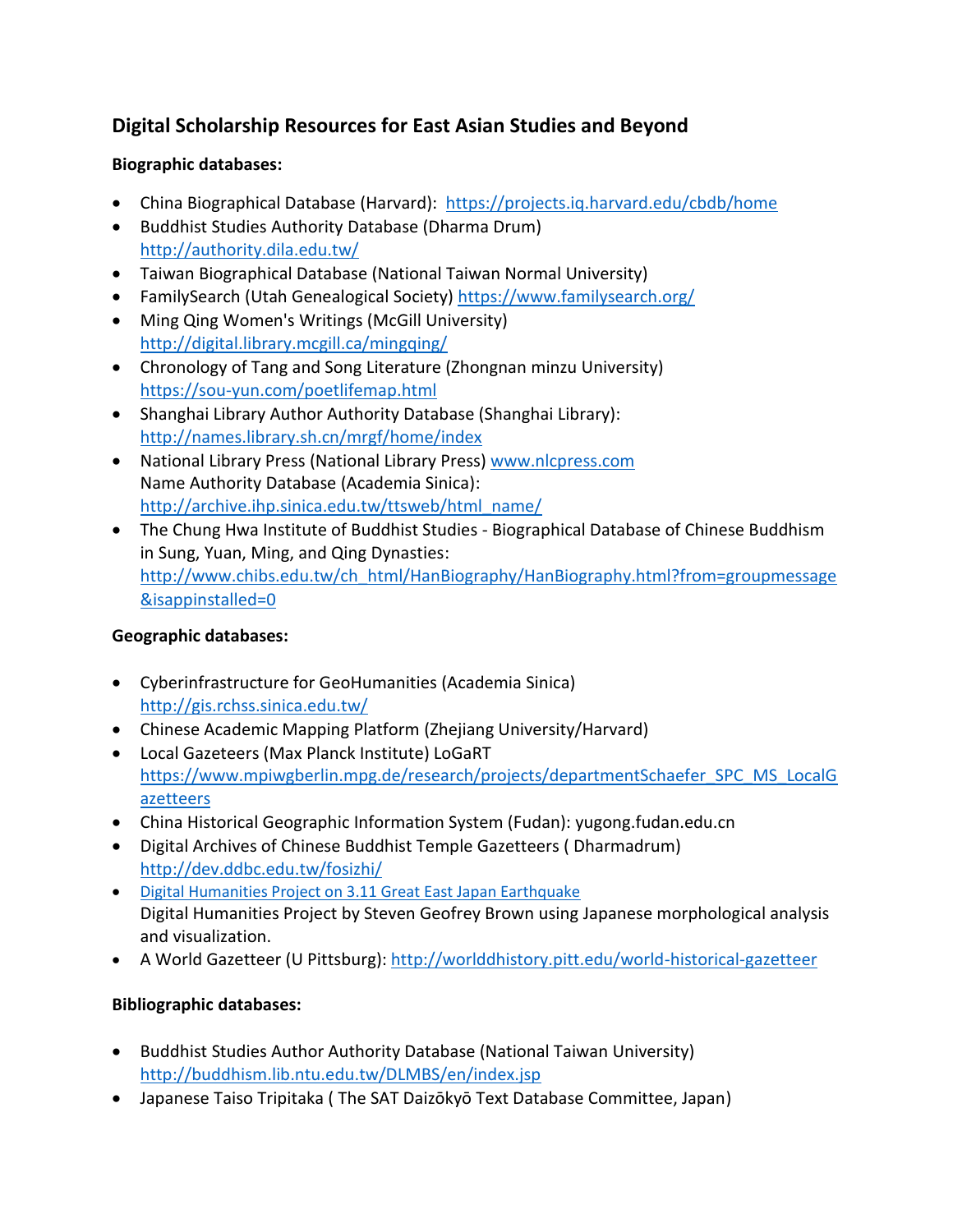<http://21dzk.l.u-tokyo.ac.jp/SAT/ddb-sat2.php>

- [Digital](http://dsr.nii.ac.jp/index.html.en) Silk Road -- Digital Archives of Cultural Heritage by National Institute of Informatics, Japan
- Digital Database of Buddhist Tripitaka Catalogs (Dharmdrum) <http://ddc.shengyen.org/pc.htm>
- Collection of Master Shengyan from Dharmadrum (Dharmadrum Foundation, Taiwan) [http://jinglu.cbeta.org/index\\_e.htm](http://jinglu.cbeta.org/index_e.htm)

#### **Dictionary:**

Dictionaries for the Study of Buddhist and East Asian Language and Thought (Charles Muller, University of Tokyo) [www.buddhism-dict.net](http://www.buddhism-dict.net/)

#### **Digital platforms:**

- Chinese Text Project (Harvard): <https://ctext.org/>
- MARKUS (Communication and Empire: Chinese Empires in Comparative Perspective)— Classical Chinese Text Analysis and Reading Platform (Leiden University): <https://dh.chinese-empires.eu/markus/>
- [DocuSky](https://docusky.digital.ntu.edu.tw/) Collaboration Platform (National Taiwan University): to coordinate the diverse needs of different research stages and to provide digital tools for DH researchers to build personal databases of her own research material.
- Ancient Books Digital Humanities Research Platform (Chengchi University)
- MADSpace (Mapping Advertising Space): the digital companion to a PhD project devoted to the spatial history of advertising in modern Shanghai (1905-1949):<http://madspace.org/>
- Jiu Ge--Classic Poetry Creative Project (Tsinghua University): [http://jiuge.thunlp.org](http://jiuge.thunlp.org/)
- The Ten Thousand Rooms Project (Yale): [https://tenthousandrooms.yale.edu](https://tenthousandrooms.yale.edu/)
- Hoji Shinbun Digital Collection :<https://hojishinbun.hoover.org/>
- Mirador@Stanford: <https://mirador.stanford.edu/>
- Japan Disasters Digital Archive (Harvard): [http://jdarchive.org](http://jdarchive.org/)
- Virtual Shanghai platform (Christian Henriot): a platform on the history of Shanghai from the mid-19<sup>th</sup> century to nowadays: <http://www.virtualshanghai.net/>

#### **Digital Infrastructure and framework**

- [IIIF](http://iiif.io/) (International Image Interoperability Framework): enabling richer access to the world's images: community focused; defined APIs and plug 'n' play software
- DARIAH (Digital [Research Infrastructure for the Arts and Humanities\)](https://www.dariah.eu/): an [ERIC,](https://www.dariah.eu/about/dariah-in-nutshell/what-is-an-eric/) a pan-European infrastructure for arts and humanities scholars working with computational methods. It supports digital research as well as the teaching of digital research methods.
- [CLARIN \(European Research Infrastructure for Language Resources and Technology\)](https://www.clarin.eu/): makes digital language resources available to scholars, researchers, students and citizen-scientists from all disciplines, especially in the humanities and social sciences, through single sign-on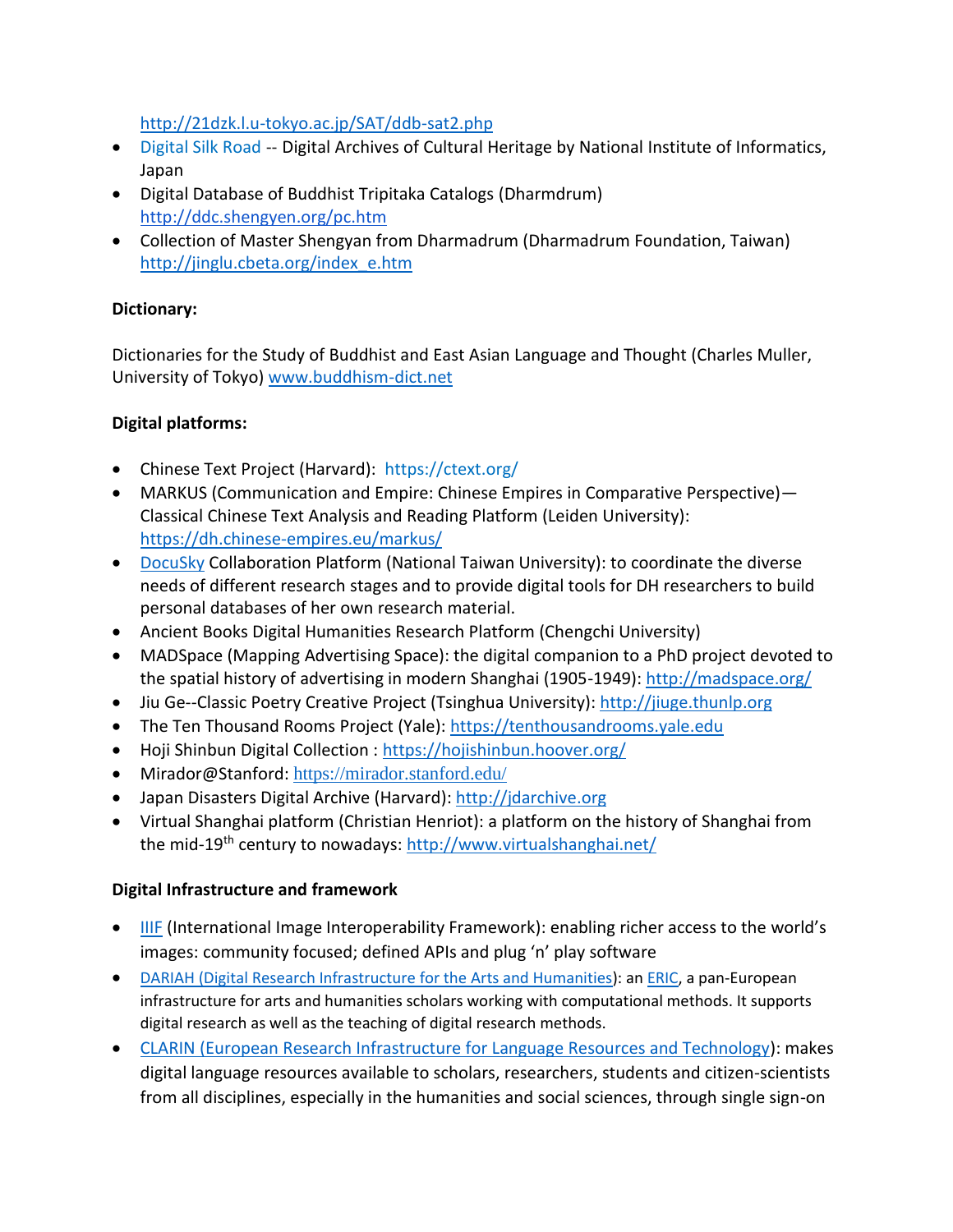access. CLARIN supports scholars who want to engage in cutting edge data-driven research, contributing to a truly multilingual European Research Area.

## **DH tools**:

- **[COMPARATIVUS:](https://dh.chinese-empires.eu/comparativus/) a text comparison tool linked to MARKUS**
- Tools for Linguistic Analysis (National Taiwan University Library)
- Buddhist Studies--Marcus Bingenheimer's index tools: <http://mbingenheimer.net/tools/indexTools.html>
- [Bamboo DiRT:](http://dirt.projectbamboo.org/) a tool, service, and collection registry of digital research tools for scholarly use
- [Bibliopedia](http://www.bibliopedia.org/): will perform advanced data-mining and cross-referencing of scholarly literature to create a humanities-centered collaborator
- [Omeka](http://omeka.org/): a free, flexible, and open source web-publishing platform for the display of library, museum, archives, and scholarly collections and exhibitions. Its "five-minute setup" makes launching an online exhibition as easy as launching a blog.
- [Drupal:](http://drupal.org/) an open source content management system for supporting resources like blogs and web sites.
- $\blacksquare$  [TAPoR](http://taporware.ualberta.ca/) : a gateway to free online tools for sophisticated text analysis and retrieval, along with representative texts for experimentation
- [Voyant](https://voyant-tools.org/) : a web-based text-analysis tool (visualization tool)
- [WorldMap:](http://worldmap.harvard.edu/) build your own maps
- [MapStory:](http://mapstory.org/) a mapping tool
- [Time Mapper:](http://timemapper.okfnlabs.org/) quickly create a timeline from a spreadsheet.
- [Weka 3: Data Mining Software in Java](http://www.cs.waikato.ac.nz/~ml/weka/)
- [Computer Aided Textual Markup and Analysis:](http://www.catma.de/) a tool for literary scholars, students and other parties with an interest in text analysis and literary research.
- From the Page :<https://www.fromthepage.com/>
- **[MIT Libguides on DH Tools](https://libguides.mit.edu/c.php?g=176357&p=1158575)**

# **Library resources**

- [East Asian Digital Humanities Lab at the Harvard-Yenching Library](https://guides.library.harvard.edu/EADH)
- [Digital Humanities in the Library: Challenges and Opportunities for Subject Specialists,](http://www.ala.org/acrl/sites/ala.org.acrl/files/content/publications/booksanddigitalresources/digital/9780838987681_humanities_OA.pdf) 2015 (American Library Association)
- IFLA Digital Humanities [Digital Scholarship Special Interest Group](https://www.ifla.org/dhds)

# **Thesauri**

- [LC controlled vocabularies:](file:///C:/Users/miekom/AppData/Local/Temp/id.loc.gov)
	- o [LC Subject Headings](http://id.loc.gov/authorities/subjects)
	- o [LC Name Authority File](http://id.loc.gov/authorities/names)
	- o [LC Classification](http://id.loc.gov/authorities/classification)